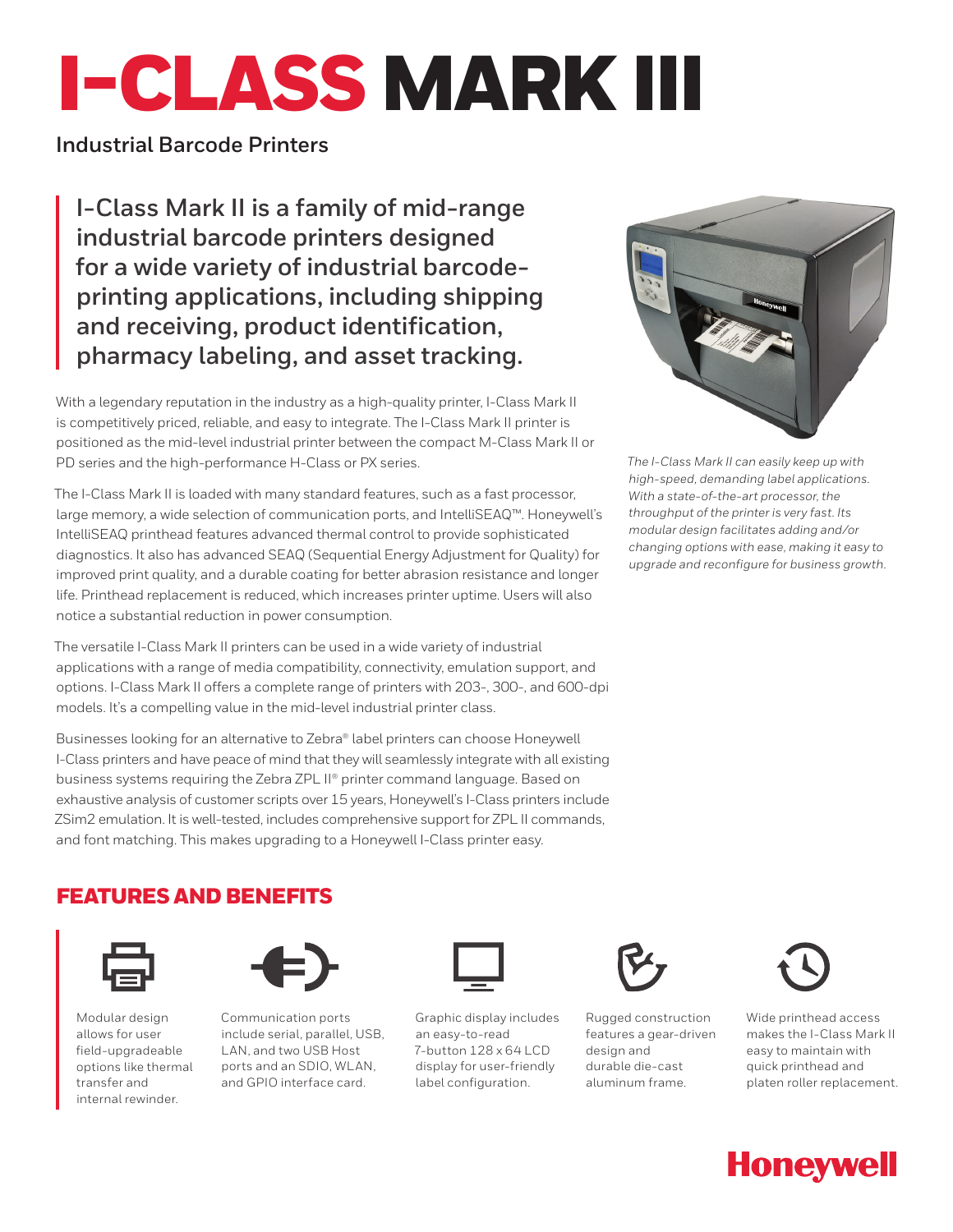# **I-Class Mark II** Technical Specifications

#### **MECHANICAL**

**Dimensions (H x W x D):** 322.6 mm x 320.5 mm x 472.4 mm (12.7 in x 12.6 in x 18.6 in) **Weight:** 20.5 kg (45 lbs)

**Construction:** Solid aluminum die-cast frame with a metal cover and large clear side window to easily monitor media supply levels.

#### ENVIRONMENTAL

**Operating Temperature:** 0°C to 40°C (32°F to 104°F)

## PRINT TECHNOLOGY

**Printer Type:** Direct thermal, optional thermal transfer

## **Printer Speed/Resolution:**

**I-4212e:** 304 mms (12 ips), 8 mmps (203 dpi) **I-4310:** 254 mms (10 ips), 12 mmps  $(300$  dpi $)$ **I-4606:** 152 mms (6 ips), 24 mmps (600 dpi)

#### POWER SOURCE

**Electrical:** Auto-sensing 90–132V AC or 180–264V AC @ 47–63 Hz

### **COMMUNICATION**

**Communication Ports (Standard):** Serial RS-232, USB 2.0, parallel bi-directional

**Communication Ports (Optional):** 10/100 Base-T Ethernet, 2 USB host and SDIO, WLAN, 802.11 a/b/g/n/ac, GPIO applicator interface card

#### **Security Protocols:**

| <b>DETAILS</b>                 | <b>WEP</b>                   | <b>WPA</b> | WPA <sub>2</sub>  |
|--------------------------------|------------------------------|------------|-------------------|
| <b>MODES</b>                   | PSK/Enterprise               |            |                   |
| SECURITY/<br><b>ENCRYPTION</b> |                              |            | TKIP/RC4 CCMP/AFS |
| <b>ALITHENTICATION</b>         | I FAD FAD DFAD FAD FAST FAD. |            |                   |

**AUTHENTICATION** TTLS, EAP-LEAP, IPV4

#### MEDIA

*For optimum print quality and printer performance, use certified Honeywell media supplies.*

#### **Media Type:**

**Roll-Fed:** 203.2 mm (8.0 in) O.D. on a 38.1 mm to 76.2 mm (1.5 in to 3.0 in) core

**Fan-Fold Stock:** Accepted from rear of printer

Die-cut or continuous labels

Perforated or continuous tag/ticket stock

**Media Width Range:** 25.4 mm to 118.1 mm (1.0 in to 4.7 in)

#### **Maximum Print Width:**

**I-4212e:** 104.1 mm (4.10 in) **I-4310:** 105.7 mm (4.16 in) **I-4606:** 105.7 mm (4.16 in)

**Minimum Media Length:**

**Tear-Off and Rewind Modes:** 6.4 mm (0.25 in)

**Peel and Cutter Modes:** 25.4 mm (1.0 in) **Media Thickness Range:** 0.06 mm to 0.25 mm (0.0025 in to 0.01 in)

**Media Sensing:** "See through" for linerbacked die-cut labels and tags, reflective sensor for black mark label media

**Label Backfeed:** For use with optional cutter

**Ribbon Width Range:** 25.4 mm to 114.3 mm (1.0 in to 4.5 in) **Ribbon Core:** 25.4 mm (1.0 in)

**Ribbon Length:** 600 m (1,968 ft)

Coated-side-in or coated-side-out

#### AGENCY APPROVAL

*Contact your Honeywell sales representative for the most recent list of agency approvals.*

#### BARCODES/FONTS/GRAPHICS **Barcodes:**

**Linear Symbologies:** Code 3 of 9, UPC-A, UPC-E, Interleaved 2 of 5, Industrial 2 of 5, Std 2 of 5, Code 11, Code 93, Code 128, EAN-8, EAN-13, HIBC, Codabar, Plessey, UPC 2 and 5-Digit Addendums, Postnet, UCC/EAN Code 128, Telepen, Planetcode, FIM, USPS-4 State

**2D Symbologies:** MaxiCode, PDF417, USD-8, Datamatrix, QR Code, Codablock, Code 16k, Aztec, TLC 39, Micro PDF417, GS1 Databar

**Resident Fonts:** Ten alphanumeric fonts from 2.5- to 23-point size, including OCR-A, OCR-B, CG Triumvirate smooth font from AGFA

**Scalable Fonts:** CG Triumvirate Bold Condensed, CG Triumvirate, and CG Times with Cyrillic, Greek, Arabic, and Hebrew character support

#### **Downloadable Font Types:** TrueType, Bitmap **Character Set:**

More than 50 resident character sets Unicode/UTF8 support

**Font Expansion:** All fonts expandable vertically and horizontally up to 24x

**Font Rotation:** Fonts and graphics can be printed in four directions: 0°, 90°, 180°, and 270°

**Graphics Supported:** .pcx, .bmp, and .img format files

**Reversible Field/Mirror Image:** Any font or graphic field can be printed as a normal or reverse image

#### SOFTWARE/FIRMWARE

**NETira™ CT:** Complete printer setup utility **NETira LD:** Label design software Embedded network web pages **Drivers:** Microsoft® Windows® NT, Windows XP, Windows Vista **Firmware:** Auto Detect – DPL, ZSim2 (Zebra), PL-I (Intermec)

#### OPTIONS

Two USB Host

SDIO Cast Peel Present and Internal Rewind Cutter (10 mil) Ethernet-Wired LAN 10/100 Wi-Fi a/b/g/n/ac

GPIO Applicator Interface Card

#### **ILPC (International Language Print**

**Capability):** Hangul, Simplified Chinese, and Kanji Internal Rewind Thermal Transfer

#### **ACCESSORIES**

External Rewinder Media Tray for Cutter

#### WARRANTY

**Standard Warranty:** Covers platen roller, printhead, and installed options when used with approved supplies

Printer: 1 year

**Printhead:** 1 year or 25,400,000 mm (1,000,000 in), whichever comes first

**Extended Warranty:** Contact your Honeywell sales representative for extended warranty options available through Honeywell Repair Services.